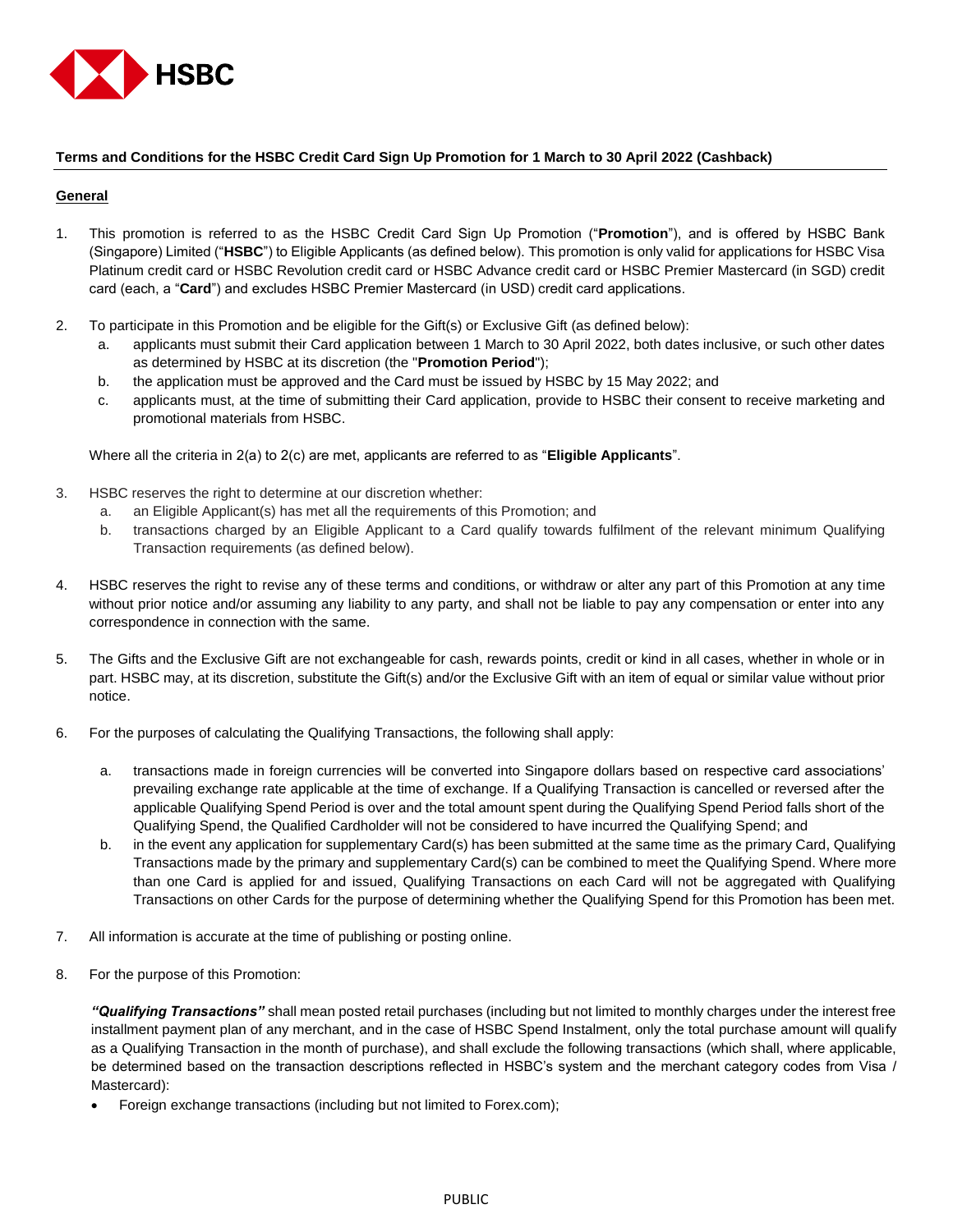

- Donations and payments to charitable, social organisations and religious organisations;
- Quasi-cash transactions (including but not limited to transactions relating to money orders, traveler's checks, gaming related transactions, lottery tickets and gambling);
- Payments made to financial institutions, securities brokerages or dealers (including but not limited to the trading of securities, investments or crypto-currencies of any kind);
- Payments on money payments/transfers (including but not limited to Paypal, SKR skrill.com, CardUp, SmoovPay, iPayMy);
- Payments to any professional services provider (including but not limited to GOOGLE Ads, Facebook Ads, Amazon Web Services, MEDIA TRAFFIC AGENCY INC);
- Top-ups, money transfers or purchase of credits of prepaid cards, stored-value cards or e-wallets (including but not limited to EZ-Link, Transitlink, NETS Flashpay and Youtrip);
- Payments in connection with any government institutions and/or services (including but not limited to court costs, fines, bail and bond payment);
- Any AXS and ATM transactions;
- Tax payments (including HSBC Tax Payment Facility);
- Payments for cleaning, maintenance and janitorial services (including property management fees);
- Payments to insurance companies (including but not limited to sales, underwriting, premiums and insurance services);
- Payments to educational institutions;
- Payments on utilities (Electric, Gas, Water, and Sanitary);
- The monthly instalment amounts under the HSBC Spend Instalment;
- Balance transfers, fund transfers, cash advances, finance charges, late charges, HSBC's Cash Instalment Plan, any fees charged by HSBC;
- Any unposted, cancelled, disputed and refunded transactions.

and such other categories of transactions which HSBC may exclude from time to time.

For the purposes of determining whether a given transaction is qualified, please note that the business activities of a merchant is determined by the business classification of that merchant outlet which in turn is determined by the merchant/the merchant's acquiring bank.

*"Card Account Opening Date"* means the calendar month printed on the letter sent to an Eligible Applicant enclosing his/her Card issued pursuant to this Promotion.

## **Mechanics**

9. (a) To qualify for the Promotion, an Eligible Applicant must fulfill the conditions set out below (each a "**Qualified Cardholder**") to be entitled to the following gifts ("**Gift**") for each relevant offer ("**Offer**"):

### **Offer: (A) SGD170 cashback, or (B) SGD30 cashback**

Gift A – Eligible Applicant who (I) does not hold any existing HSBC Credit Card<sup>#</sup>; (II) has not cancelled any HSBC Credit Card<sup>#</sup> within the last 12 months prior to the Card Account Opening Date (each a "**New Cardholder**"); and (III) has not revoked his/her consent to receive marketing or promotional materials from HSBC at the time the Gift is credited to the Eligible Applicant shall be entitled to receive SGD170 cashback if the Eligible Applicant charged a minimum of SGD500 in Qualifying Transactions within the Qualifying Spend Period.

Gift B – Eligible Applicant who (I) holds an existing HSBC Credit Card<sup>#</sup> issued more than 12 months; (II) has not cancelled any HSBC Credit Card<sup>#</sup> within the last 12 months prior to the Card Account Opening Date (each an "Existing Cardholder"); and (III) has not revoked his/her consent to receive marketing or promotional materials from HSBC at the time the Gift is credited to the Eligible Applicant shall be entitled to receive SGD30 cashback if the Eligible Applicant charged a minimum of SGD500 in Qualifying Transactions within the Qualifying Spend Period.

(b) In addition, each Eligible Applicant who (I) completes and successfully submits a Card application with Myinfo via Singpass between 1 March to 30 April 2022, both dates inclusive; (II) the application is approved and issued by HSBC by 15 May 2022; and (III) has not revoked his/her consent to receive marketing or promotional materials from HSBC at the time the Gift is credited to the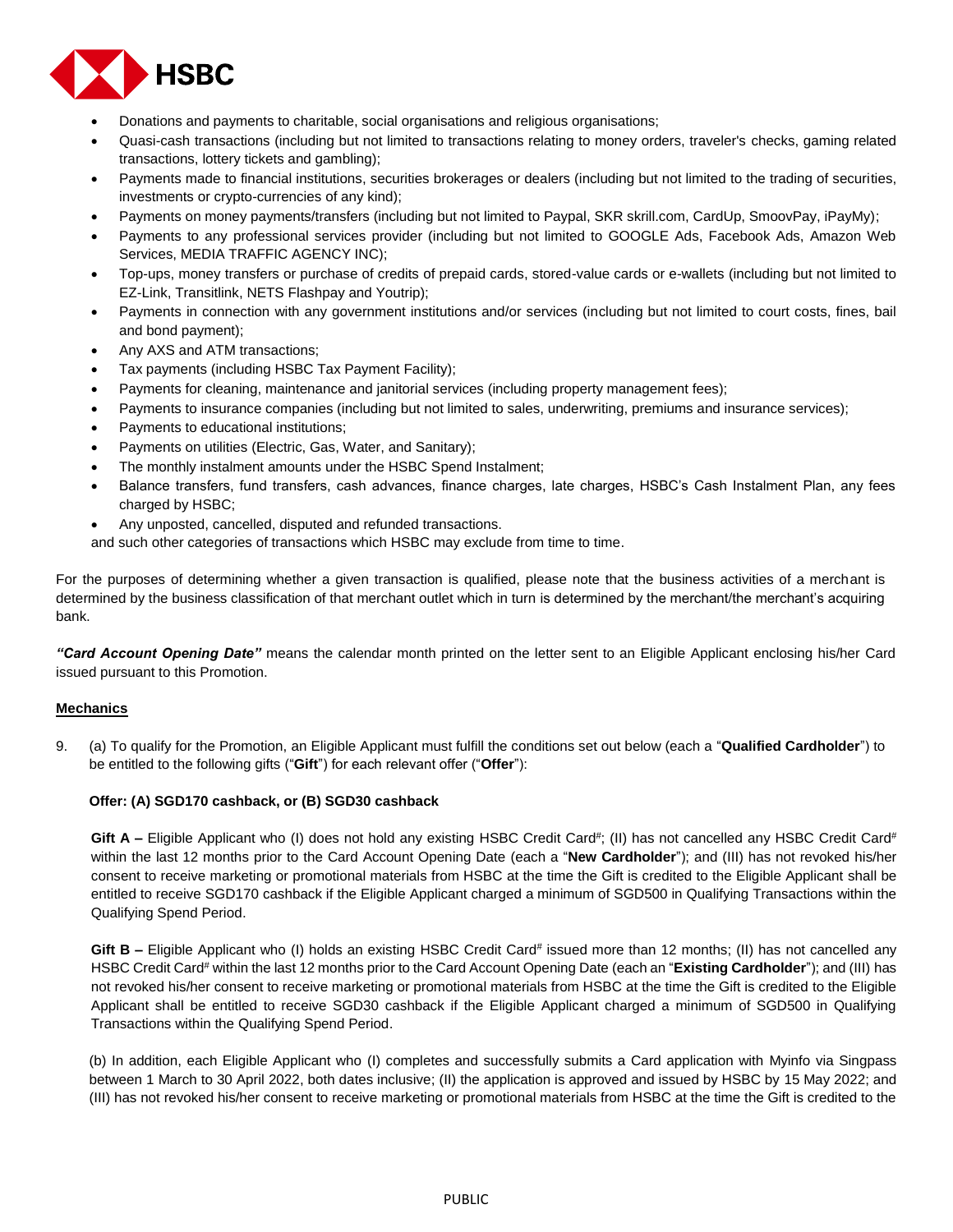

Eligible Applicant shall be entitled to receive SGD30 cashback ("**Exclusive Gift**") in addition to the relevant Gift that he/she is eligible to receive under Clause 9(a).

|                       | New Cardholder (Gift A)                                                                                                                                                                                                                                                                                                                                                                                                                                                                 | Existing Cardholder (Gift B)                                                                                                                                                                                                                                                                                                                                                                                                                                                                           |  |  |
|-----------------------|-----------------------------------------------------------------------------------------------------------------------------------------------------------------------------------------------------------------------------------------------------------------------------------------------------------------------------------------------------------------------------------------------------------------------------------------------------------------------------------------|--------------------------------------------------------------------------------------------------------------------------------------------------------------------------------------------------------------------------------------------------------------------------------------------------------------------------------------------------------------------------------------------------------------------------------------------------------------------------------------------------------|--|--|
| Gift                  | SGD170 cashback                                                                                                                                                                                                                                                                                                                                                                                                                                                                         | SGD30 cashback                                                                                                                                                                                                                                                                                                                                                                                                                                                                                         |  |  |
|                       | Charge a minimum of SGD500 in<br>Qualifying Transactions from Card<br>Account Opening Date to the end of the<br>following month.                                                                                                                                                                                                                                                                                                                                                        | Charge a minimum of SGD500 in<br>Qualifying Transactions from Card<br>Account Opening Date to the end of the<br>following month                                                                                                                                                                                                                                                                                                                                                                        |  |  |
|                       | <b>Provided that New Cardholder:</b>                                                                                                                                                                                                                                                                                                                                                                                                                                                    | <b>Provided that Existing Cardholder:</b>                                                                                                                                                                                                                                                                                                                                                                                                                                                              |  |  |
|                       | Must not hold any existing HSBC Credit<br>$Card^{\star\#}$<br>Did not cancel any HSBC Credit Card#<br>$\bullet$<br>within last 12 months*; and<br>Has not revoked his/her consent to<br>$\bullet$<br>receive marketing or promotional<br>materials from HSBC at the time the Gift<br>is credited to the Eligible Applicant<br>*in each case prior to the approval date of their new Card<br>application under this Promotion.<br>#in each case with the exception of HSBC Visa Infinite | Existing HSBC Credit Card <sup>#</sup> must be<br>issued more than 12 months earlier*;<br>Did not cancel any HSBC Credit Card#<br>within last 12 months*; and<br>Has not revoked his/her consent to<br>$\bullet$<br>receive marketing or promotional<br>materials from HSBC at the time the Gift<br>is credited to the Eligible Applicant<br>*in each case prior to the approval date of their new Card<br>application under this Promotion.<br>#in each case with the exception of HSBC Visa Infinite |  |  |
| <b>Exclusive Gift</b> | Credit Card.<br>SGD30 cashback                                                                                                                                                                                                                                                                                                                                                                                                                                                          | Credit Card.                                                                                                                                                                                                                                                                                                                                                                                                                                                                                           |  |  |
| for Credit            |                                                                                                                                                                                                                                                                                                                                                                                                                                                                                         |                                                                                                                                                                                                                                                                                                                                                                                                                                                                                                        |  |  |
| Card                  | <b>Provided that:</b>                                                                                                                                                                                                                                                                                                                                                                                                                                                                   |                                                                                                                                                                                                                                                                                                                                                                                                                                                                                                        |  |  |
| Application           | the Eligible Applicant completes and successfully submits a Card application with Myinfo                                                                                                                                                                                                                                                                                                                                                                                                |                                                                                                                                                                                                                                                                                                                                                                                                                                                                                                        |  |  |
| with Myinfo           | via Singpass between 1 March to 30 April 2022, both dates inclusive;                                                                                                                                                                                                                                                                                                                                                                                                                    |                                                                                                                                                                                                                                                                                                                                                                                                                                                                                                        |  |  |
| via Singpass          | the application is approved and the Card is issued by HSBC by 15 May 2022; and<br>$\bullet$                                                                                                                                                                                                                                                                                                                                                                                             |                                                                                                                                                                                                                                                                                                                                                                                                                                                                                                        |  |  |
|                       | the Eligible Applicant has not revoked his/her consent to receive marketing or<br>$\bullet$<br>promotional materials from HSBC at the time the Exclusive Gift is credited to the Eligible<br>Applicant                                                                                                                                                                                                                                                                                  |                                                                                                                                                                                                                                                                                                                                                                                                                                                                                                        |  |  |

- 10. Qualified Cardholders will be notified by the Notification Date (as set out in Clause 14), after HSBC determines in its discretion that the criteria under this Promotion have been met, barring any unforeseen technical delays.
- 11. The relevant cashback will be credited into the Qualified Cardholder's Card account, after HSBC determines in its discretion that the criteria under this Promotion have been met by the Notification Date (as set out in Clause 14), barring any unforeseen technical delays. Any request for early fulfilment of a Gift and/or an Exclusive Gift will not be granted nor entertained by HSBC.
- 12. The cashback can only be used to offset future retail purchases and cannot be transferred, withdrawn as cash or used to offset payments such as fund transfers, tax payments, financial charges, late charges, fees and other outstanding balances.
- 13. Each Qualified Cardholder is limited to (i) a maximum of one Gift, and (ii) where applicable, a maximum of one Exclusive Gift, regardless of the number of Cards applied for. In the event that the Qualifying Cardholder holds more than one approved Card, only the Card with the highest amount in Qualifying Transactions charged to it will be taken into account for the purposes of determining whether such Qualifying Cardholder is eligible to receive the Gift under this Promotion.